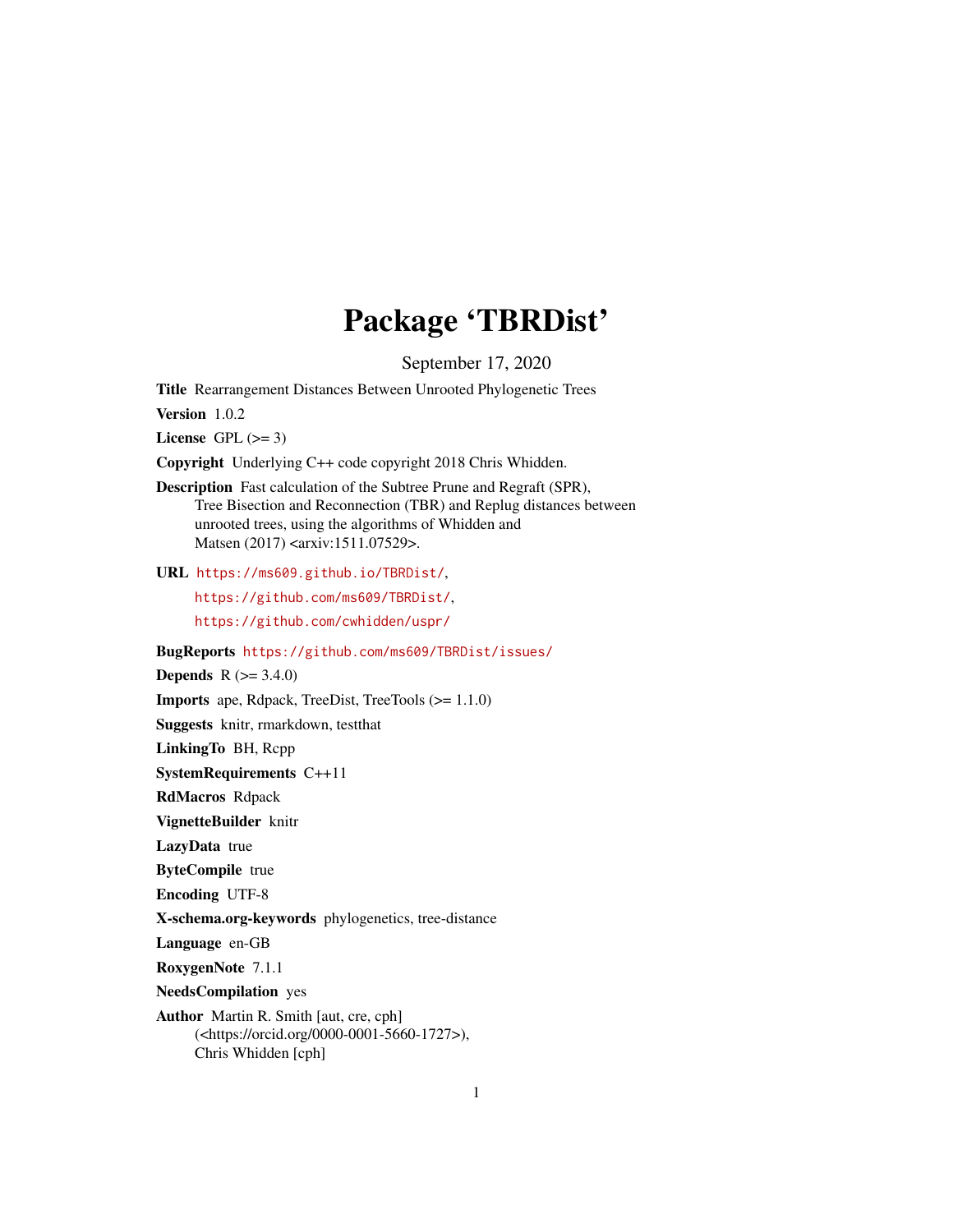<span id="page-1-0"></span>Repository CRAN

Date/Publication 2020-09-17 10:10:12 UTC

### R topics documented:

#### **Index** [6](#page-5-0) **6**

TreeRearrangementDistances

*Calculate SPR, TBR and Replug distances on unrooted trees*

#### Description

Calculate SPR, TBR and Replug distances on unrooted trees, and the information content of the maximum agreement forest.

#### Usage

```
USPRDist(
  tree1,
  tree2 = NULL,
  allPairs = is.null(tree2),
  checks = TRUE,
  useTbrApproxEstimate = TRUE,
  useTbrEstimate = TRUE,
  useReplugEstimate = TRUE
\mathcal{L}ReplugDist(
  tree1,
  tree2 = NULL,
  allPairs = is.null(tree2),
  checks = TRUE,
  \text{maf} = FALSE
)
TBRDist(
  tree1,
  tree2 = NULL,allPairs = is.null(tree2),
  checks = TRUE,
  \text{maf} = \text{FALSE},
  countMafs = FALSE,
  printMafs = FALSE,
```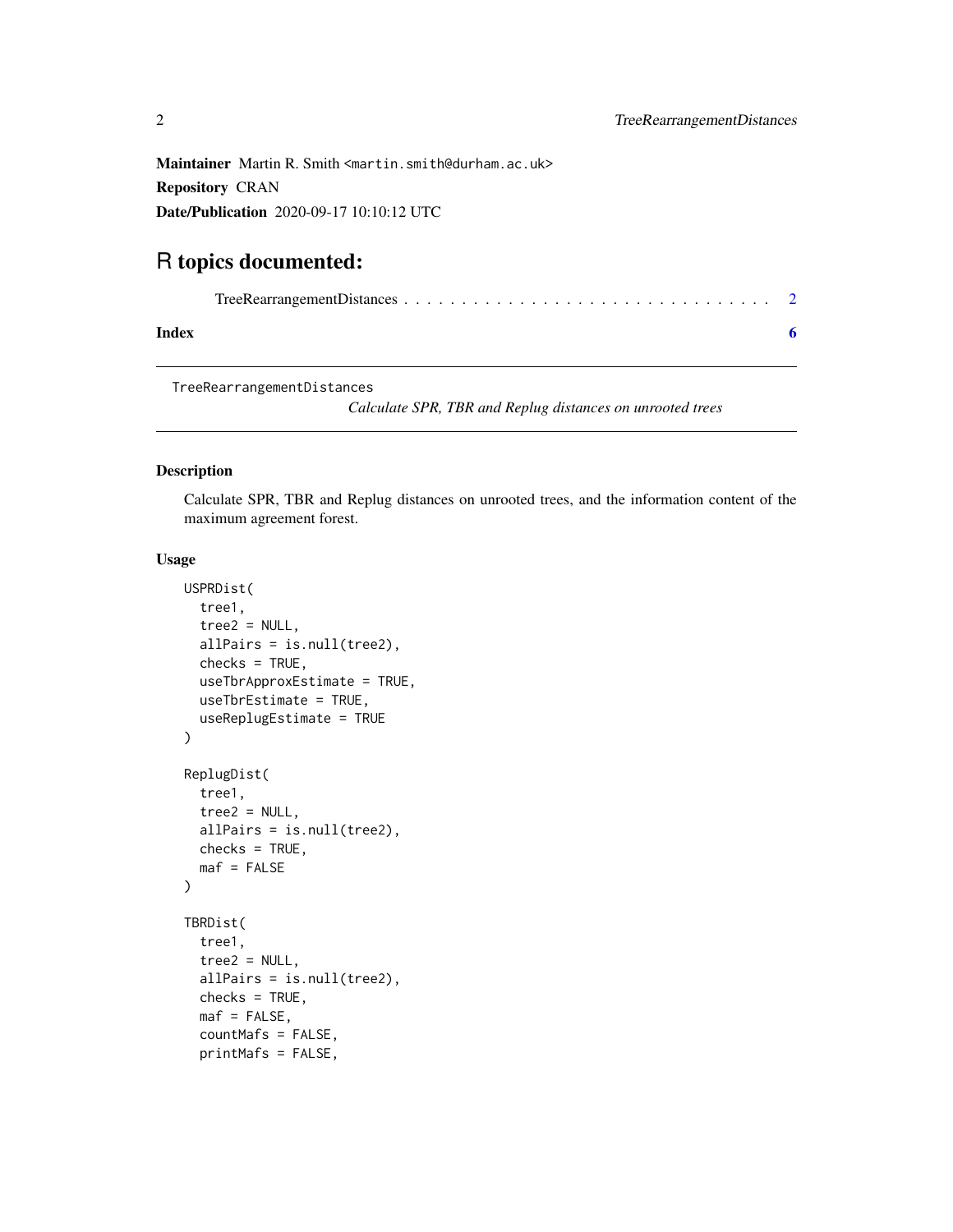#### <span id="page-2-0"></span>TreeRearrangementDistances 3

```
exact = maf,approximate = !exact,
 optimize = TRUE,
 protectB = TRUE)
MAFInfo(tree1, tree2 = tree1, exact = FALSE)
```
#### Arguments

| tree1, tree2 | Trees of class phylo, or lists thereof.                                                                                                                                                                                                                                   |
|--------------|---------------------------------------------------------------------------------------------------------------------------------------------------------------------------------------------------------------------------------------------------------------------------|
| allPairs     | Logical; if TRUE, compare each tree in tree1 with each tree in tree2; if FALSE,<br>compare each tree in tree1 only with the tree at the corresponding index in<br>tree2. If tree2 is not specified, each tree in tree1 will be compared with each<br>other tree in tree1. |
| checks       | Logical specifying whether to check that trees are properly formatted and la-<br>belled. Specify FALSE at your peril, as improper input is likely to crash R.                                                                                                             |
|              | useTbrApproxEstimate, useTbrEstimate, useReplugEstimate<br>Logical specifying whether to use approximate TBR distance, TBR distance or<br>Replug distance to help estimate the SPR distance.                                                                              |
| maf          | Logical specifying whether to report a maximum agreement forest correspond-<br>ing to the optimal score.                                                                                                                                                                  |
| countMafs    | Logical specifying whether to count the number of maximum agreement forests<br>found.                                                                                                                                                                                     |
| printMafs    | Logical specifying whether to print maximum agreement forests to stdout whilst<br>counting. Use capture.output(TBRDist(tree1, tree2, printMafs = TRUE))<br>to access these in R.                                                                                          |
| exact        | Logical specifying whether to calculate the exact TBR distance.                                                                                                                                                                                                           |
| approximate  | Logical specifying whether to calculate the approximate TBR distance. By de-<br>fault, is set to the opposite of exact; either approximate or exact should usu-<br>ally be set to TRUE if a distance is required.                                                         |
| optimize     | Logical specifying whether to use the default optimizations.                                                                                                                                                                                                              |
| protectB     | Logical specifying whether to use the 'PROTECT_B' optimization. Overrides<br>value inherited from optimize.                                                                                                                                                               |

#### Details

Note that these distances are NP-hard to compute, so the running time of the algorithms used in this software scale exponentially with the distance computed. The version of 'uspr' linked in this package is aimed at trees with up to 50 leaves and uSPR distances up to 14.

If you are interested in comparing rooted trees in terms of SPR operations, you should use ['rspr'](https://github.com/cwhidden/rspr/) instead. 'rspr' is also much more efficient and can easily handle pairs of binary rooted trees with 200+ leaves and distances > 50. rspr is not yet incorporated in this R package; please [contact the](https://github.com/ms609/TBRDist/issues/2/) [maintainer](https://github.com/ms609/TBRDist/issues/2/) if this would be useful to you.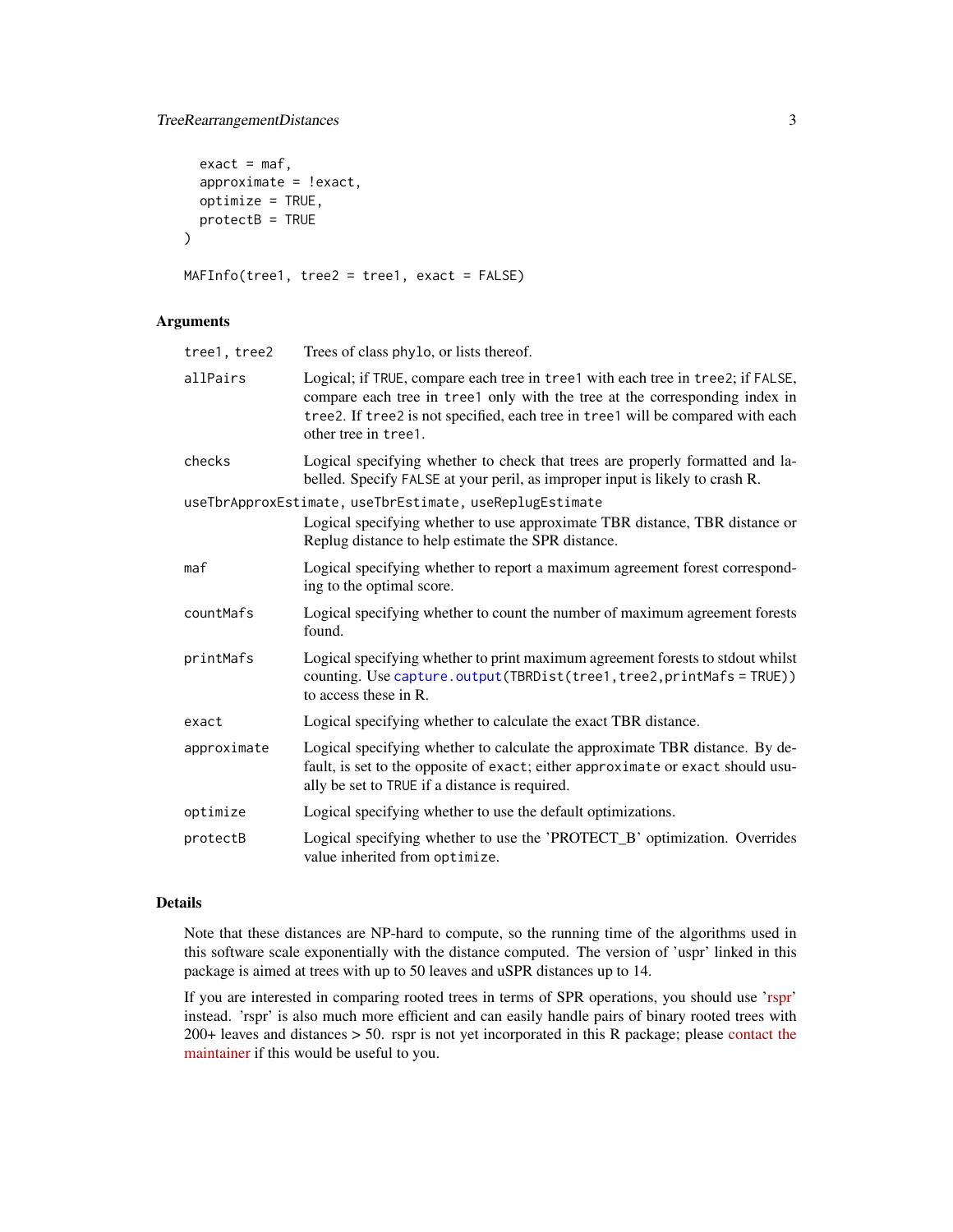#### Value

USPRDist() returns a vector of SPR distances between each pair of unrooted trees.

ReplugDist() returns a vector of Replug distances between each pair of trees, or (if maf = TRUE) a named list whose second and third elements list a vector of maximum agreement forests for each pair of trees.

TBRDist() returns a named list, each element of which bears a vector corresponding to the requested value for each tree pair. If only the exact value is requested (exact = TRUE), an unnamed vector of distances is returned.

MAFInfo() returns the information content of the maximum agreement forest, in bits. This is defined as the sum of the phylogenetic information content of each constituent subtree, plus the entropy of the clusters implied by the division of the tree into subtrees. Note that as there is no guarantee that the most informative MAF will be encountered, this measure is approximate only. exact will only serve to guarantee that a MAF corresponding to the exact TBR distance is among those sampled.

#### Author(s)

Algorithms implemented by Chris Whidden [\(cwhidden@fredhutch.org\)](mailto:cwhidden@fredhutch.org)

R wrappers by Martin R. Smith [\(martin.smith@durham.ac.uk\)](mailto:martin.smith@durham.ac.uk)

#### References

If you use these functions in your research, please cite:

• Chris Whidden and Frederick A. Matsen IV. Calculating the Unrooted Subtree-Prune-and-Regraft Distance. arXiv[:1511.07529.](https://arxiv.org/abs/1511.07529)

#### Examples

```
tree1 <- TreeTools::BalancedTree(6)
tree2 <- TreeTools::PectinateTree(6)
# SPR distance
USPRDist(tree1, tree2)
# Replug distance
ReplugDist(tree1, tree2)
ReplugDist(tree1, tree2, maf = TRUE)
# TBR distance between two trees
TBRDist(tree1, tree2, exact = TRUE)
# Compare a list against one tree, using approximate distances
TBRDist(list(tree1, tree2), tree2, exact = FALSE)
# Compare all pairs in two lists
TBRDist(list(tree1, tree2), list(tree1, tree2, tree2), allPairs = TRUE,
        exact = FALSE)
```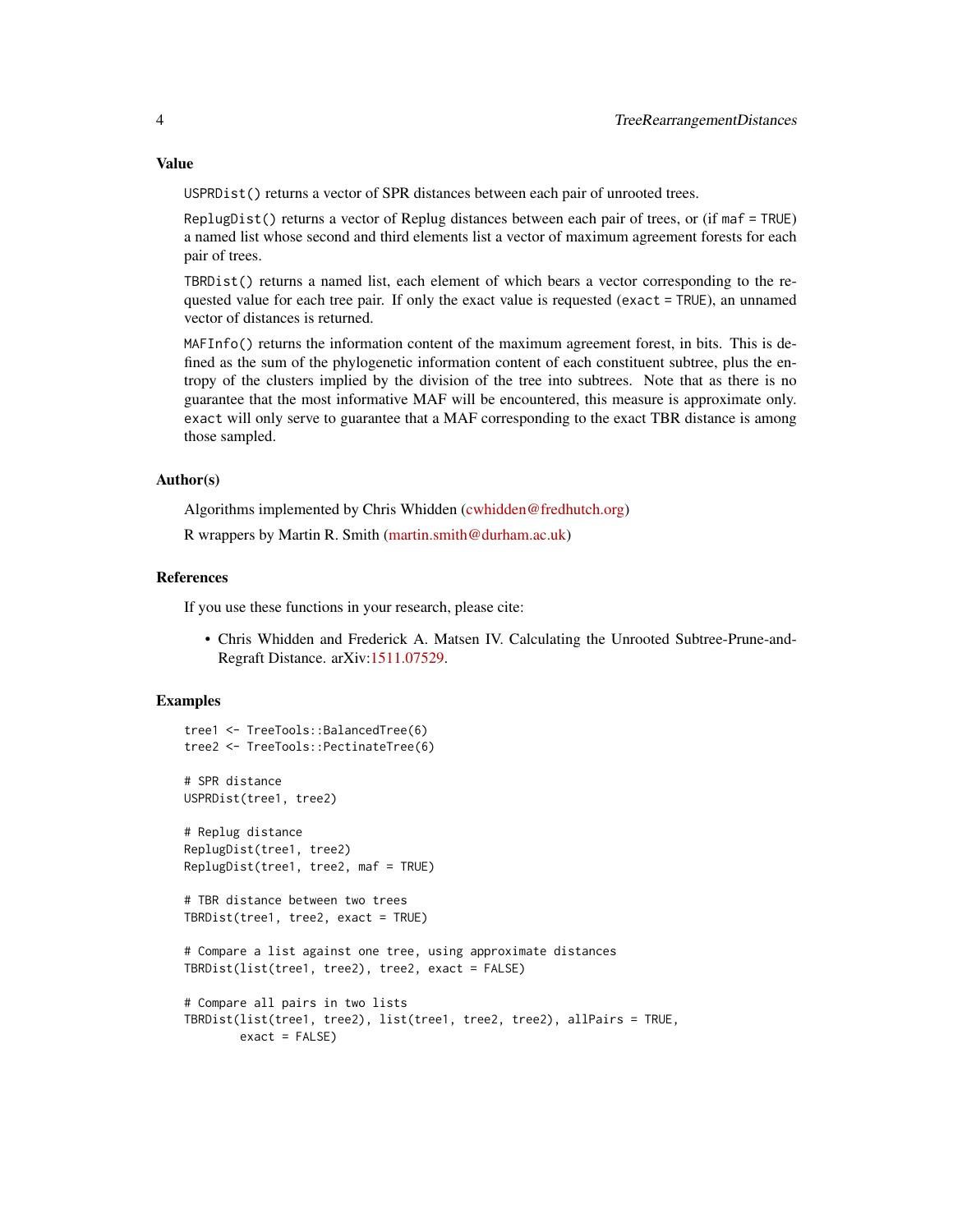```
# Compare each tree in a list against each other
TBRDist(list(one = tree1, two = tree2, twoAgain = tree2))
# Compare each pair in two lists
TBRDist(list(tree1, tree2, tree2),
       list(tree2, tree1, tree2),
        exact = TRUE, approximate = TRUE, countMafs = TRUE)
# Capture maximum agreement forests
mafs <- capture.output(TBRDist(tree1, tree2, approximate = FALSE,
                        printMafs = TRUE))
head(mafs)
MAFInfo(tree1, tree2)
MAFInfo(list(tree2, tree1), list(tree1, tree2))
```